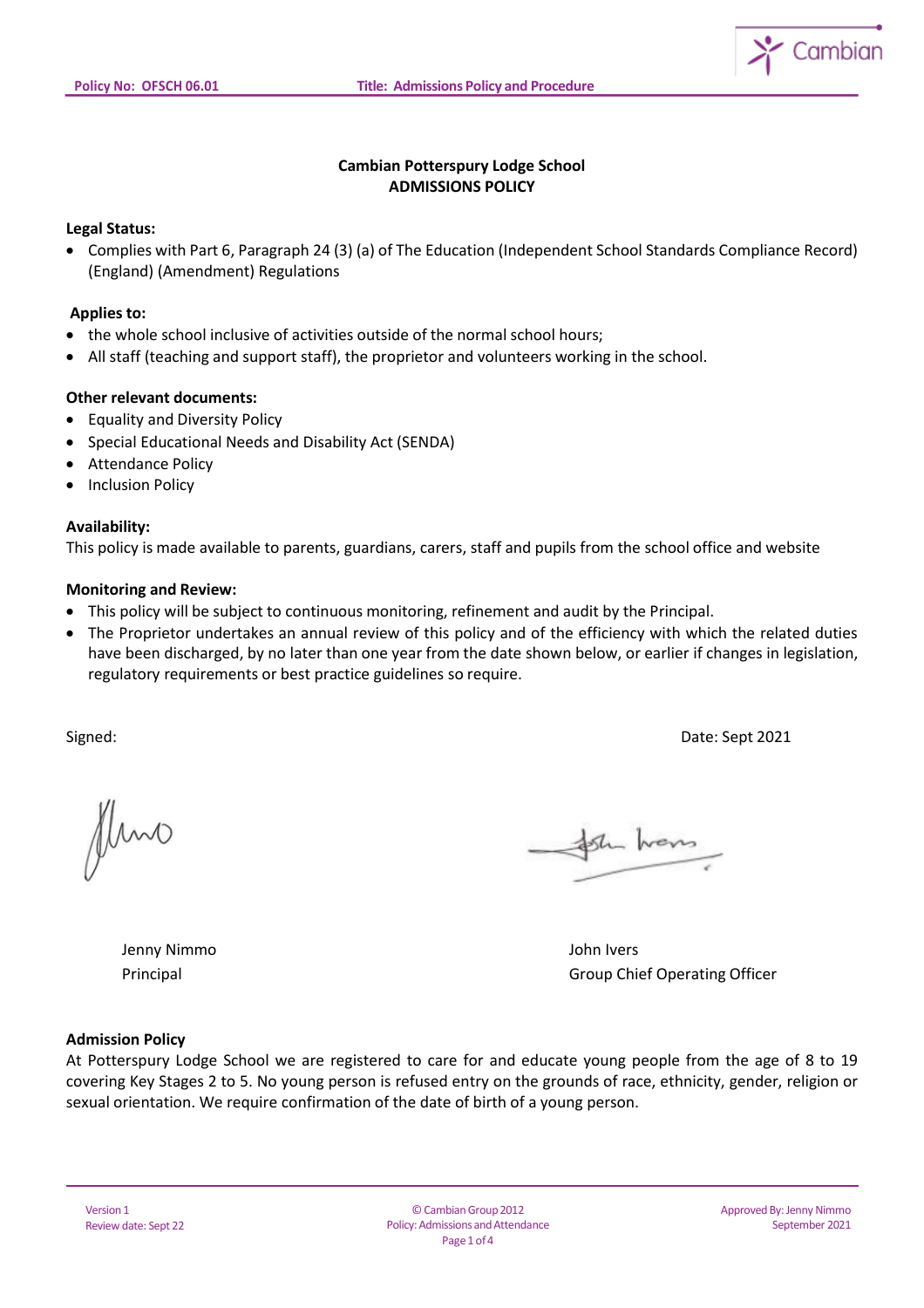

### **Pupil Profile**

Our school provides for those with ASD, as well as other needs or diagnoses, including mental health, ADHD, AA, and other difficulties. Most of our children are referred to us and funded through the local authorities. Our age range may vary depending on specific cases; however most of our pupils will range between 8 – 18 years of age. Most of our children will have a Statement of Special Educational Needs or an Education Health Care Plan. Others may be undergoing assessment. Pupils enter our school via two routes, internal which are via our own care homes or external which are from Local Authorities.

### **Internal – Placement from a Cambian Children's Home**

Integral to the placement of a child in a Cambian Children's home is the provision of education. It is incumbent on us to ensure that the educational placement in being fit for the purpose is bespoke to the needs of the child. The decision for a child to attend our school is an outcome of a multi-disciplinary agreement whereby a transition plan is agree. Fundamental to this process is the quality of communication from the time when the Commissioning Manager makesthe initial contact with the care and education colleagues' right through to the child being admitted on to the school roll. High quality communication and transparency between the school and the children's home is essential to this process.

# **External – A referral is received from the Local Authority**

In line with the Special Education Needs Code of Practice a multi-disciplinary decision is reached whereby the child with parents and/or guardians and/or carers visits the school. If it is agreed that the school is, in principle, the most appropriate educational setting for the child then a transition plan is implemented. Parents or guardians/carers will also be asked to provide the school with any further information which they feel will enable us to provide their child with the best possible education. If agreed a place will be offered based on availability and in accordance withthe Code of Practice for Schools, Disability Discrimination act 1995 Part 4 and Schedule 10 of the Equality Act 2010.For more details please see the Prospectus, website and the following Registration form, Acceptance form and parentschool Contract – Standard Terms and Conditions.

# **Special Educational Needs**

Where a child who has a Statement of Special Educational Needs joins our school, we will always consult with parents/guardians/cares and, where appropriate, the Local Authority to ensure that the required curriculum is provided for as set out in either the Statement or the Education, Health and Care Plan (EHCP) including the full National Curriculum if this is specified. We will also cooperate with the Local Authority to ensure that relevant reviews, including the annual review, are carried out as required by regulation and best practice. The school will make reasonable adjustments to meet the need of children with a statement of special educational needs. Any additional services that are needed to meet the requirements of the Statement or additional secures such as a dyslexic tuition will be subject to charge. This will be wither directly to the parents/guardians/carers, or the Local Authority if they are responsible for the fees and our school is named in Part 4 of The Statement or the relevant section of the EHCP. Our school has a policy and procedures for the children with Special Educational Needs and Disabilities (SEND) in line with the SEN Code of Practice (July 2014).

# **English as an Additional Language**

Our college will make provision for young people who have English as an additional language, (EAL) in the assessment procedure. We do not regard learners as having a 'learning difficulty' solely because the 'language or medium of communication of the home is different from the language in which he or she is or will be taught' (Education Act 1996, Section 312(1), (2) and (3). However, learners for whom English is an additional language (EAL) will be provided with appropriate support provided they meet our College Academic criteria. They will be assessed to gauge the support that may be needed in order to ensure equal access to the curriculum along with all other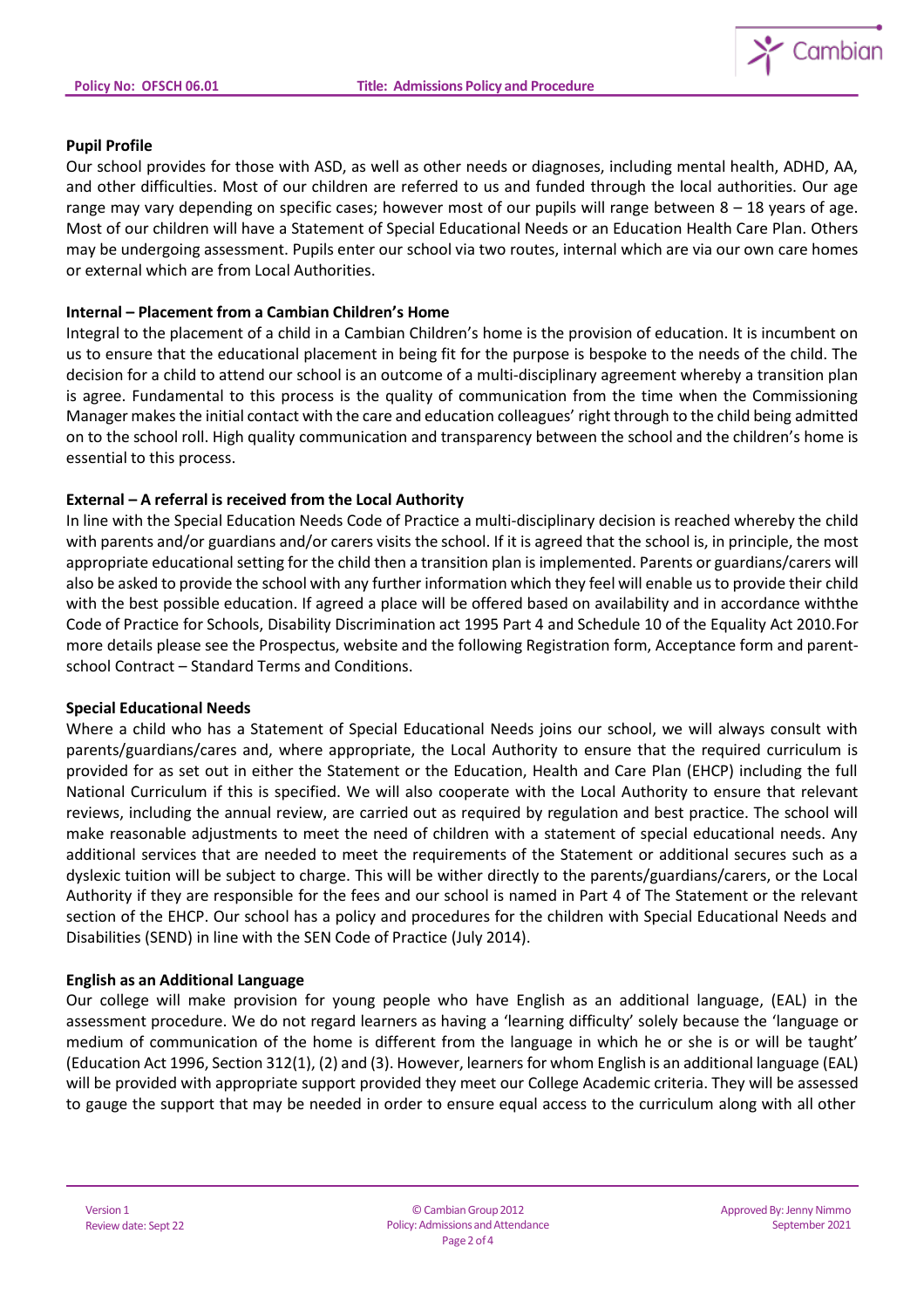

aspects of life at our college. Our School has a policy and proceduresforlearnersrequiring *English as an Additional Language* (EAL).

# **Admissions Policy Appendix**

It should be recognised that the young person may be ambivalent at best about the school and that because of this they may well not take in all the information given – to this end, further information will need to be offered at a later date. Young people may be referred to Cambian Group at any time during the academic year in one of two ways:-

- Via Cambian Group
- Via a local authority

As much information as possible will be sought at the point of referral to inform assessment as to whether the referral is appropriate and as to whether the school is able to meet the needs of the young person. Information sought should include:

- young person's name;
- age and date of birth;
- gender;
- ethnic background, cultural needs, religious needs/persuasion;
- health needs & history:
- educational history, needs, current provision, support received & required including whether there is a statement of special educational needs proposed educational plan;
- risk issues, level of supervision required, establish if any history of self-harm/suicide, history of volatile and aggressive behaviour, child protection issues, risks presented by third parties;
- expectations and requirements sought by the placing authority to need the young person's needs;
- the name, address and telephone number of the young person's case accountable social worker (if applicable);
- the young person's legal status;
- the young person's and their family's social history;
- any special issues e.g., restriction of contact, child protection and
- criminal history (if any) and whether any existing criminal proceeding are outstanding.

The information provided will assist the Principal in his/her assessment as to whether a school placement is viable and appropriate. The Principal will consider whether the school has sufficient staffing in terms of number and experience to manage such admission both in terms of the individual young person's needs and respect of the potential impact that the admission may have on existing group dynamics. Should a referral be accepted for admission, the school will notify the company's finance department assoon as practically possible in order that the appropriate contract arrangements can be administered with the relevant placing authority. Measures of control, discipline & restraint and the requirement to search used by the school are made clear to the placing authority, the young person and parents/carer before the admission.